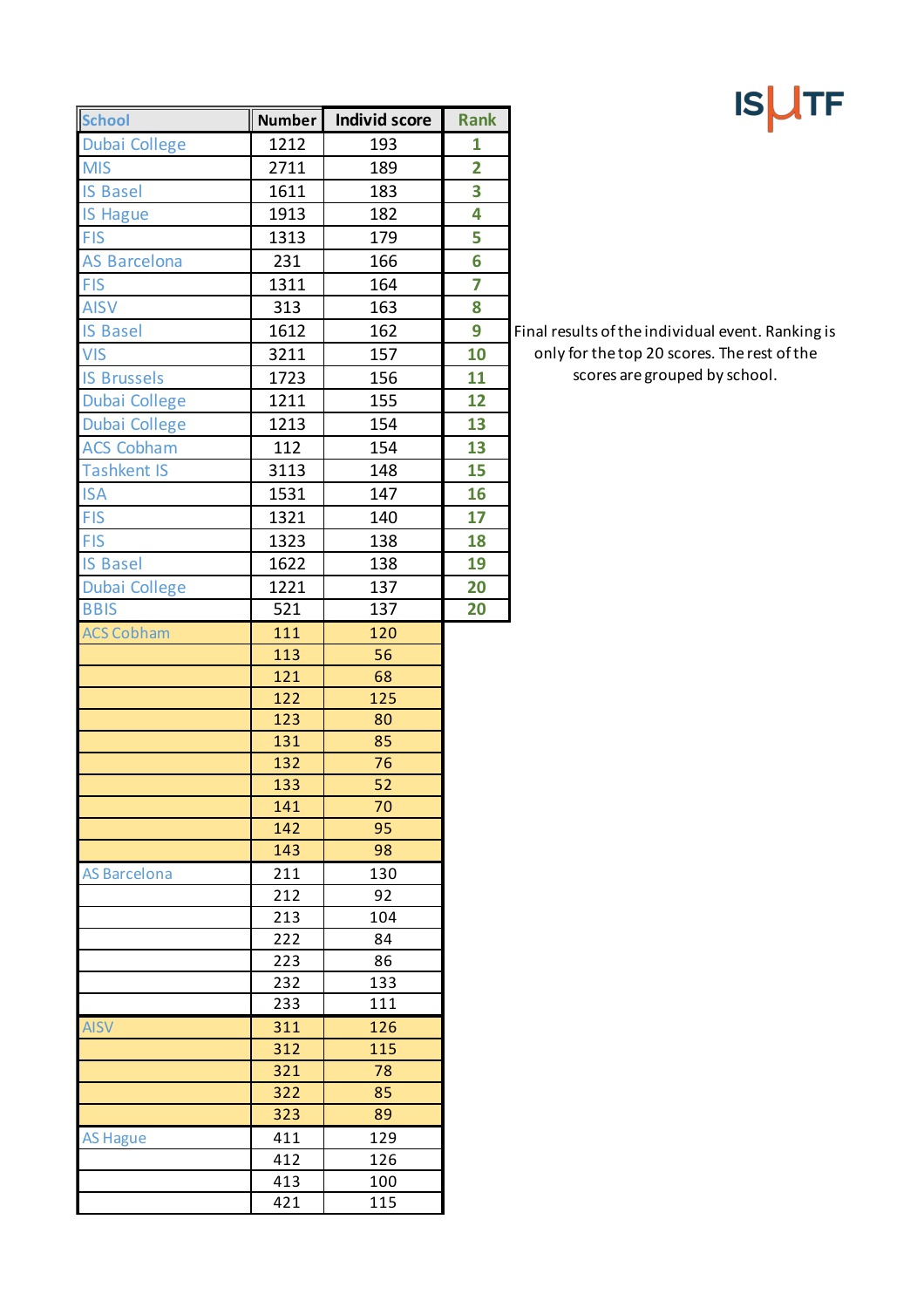|                       | 422        | 62              |
|-----------------------|------------|-----------------|
|                       | 423        | 102             |
|                       | 432        | 81              |
|                       | 433        | 88              |
| <b>BBIS</b>           | 511        | 80              |
|                       | 512        | 81              |
|                       | 513        | 103             |
|                       | 522        | 102             |
|                       | 523        | 110             |
|                       | 541        | 135             |
|                       | 542        | 75              |
| <b>BIS Bratislava</b> | 611        | 78              |
|                       | 612        | 84              |
|                       | 613        | 120             |
|                       | 621        | 114             |
|                       | 622        | 106             |
|                       | 623        | 90              |
|                       | 631        | 60              |
|                       | 632        | 93              |
|                       | 633        | 82              |
|                       | 641        | 95              |
|                       | 642        | 74              |
|                       | 643        | 90              |
| <b>Bonn IS</b>        | 711        | 104             |
|                       | 712        |                 |
|                       | 713        | 117<br>96       |
|                       | 721        | 86              |
|                       |            | 92              |
|                       | 722<br>723 | 92              |
|                       |            | 97              |
| <b>BS Warsaw</b>      | 811        |                 |
|                       | 812<br>813 | 110             |
|                       |            | 89              |
|                       | 821        | 70<br>92        |
|                       | 822        |                 |
|                       | 823        | 132             |
| <b>BS Milan</b>       | 911        | 71              |
|                       | 912        | 79              |
|                       | 913        | 97              |
|                       | 921        | 84              |
|                       | 922        | 92              |
|                       | 931        | 112             |
|                       | 932        | 61              |
|                       | 933        | 87              |
|                       | 941        | 92              |
|                       | 942        | 96              |
|                       | 943        | 74              |
| <b>BFIS</b>           | 1011       | $9\overline{7}$ |
|                       | 1012       | 91              |
|                       | 1013       | 109             |
|                       | 1021       | 77              |
|                       | 1022       | 85              |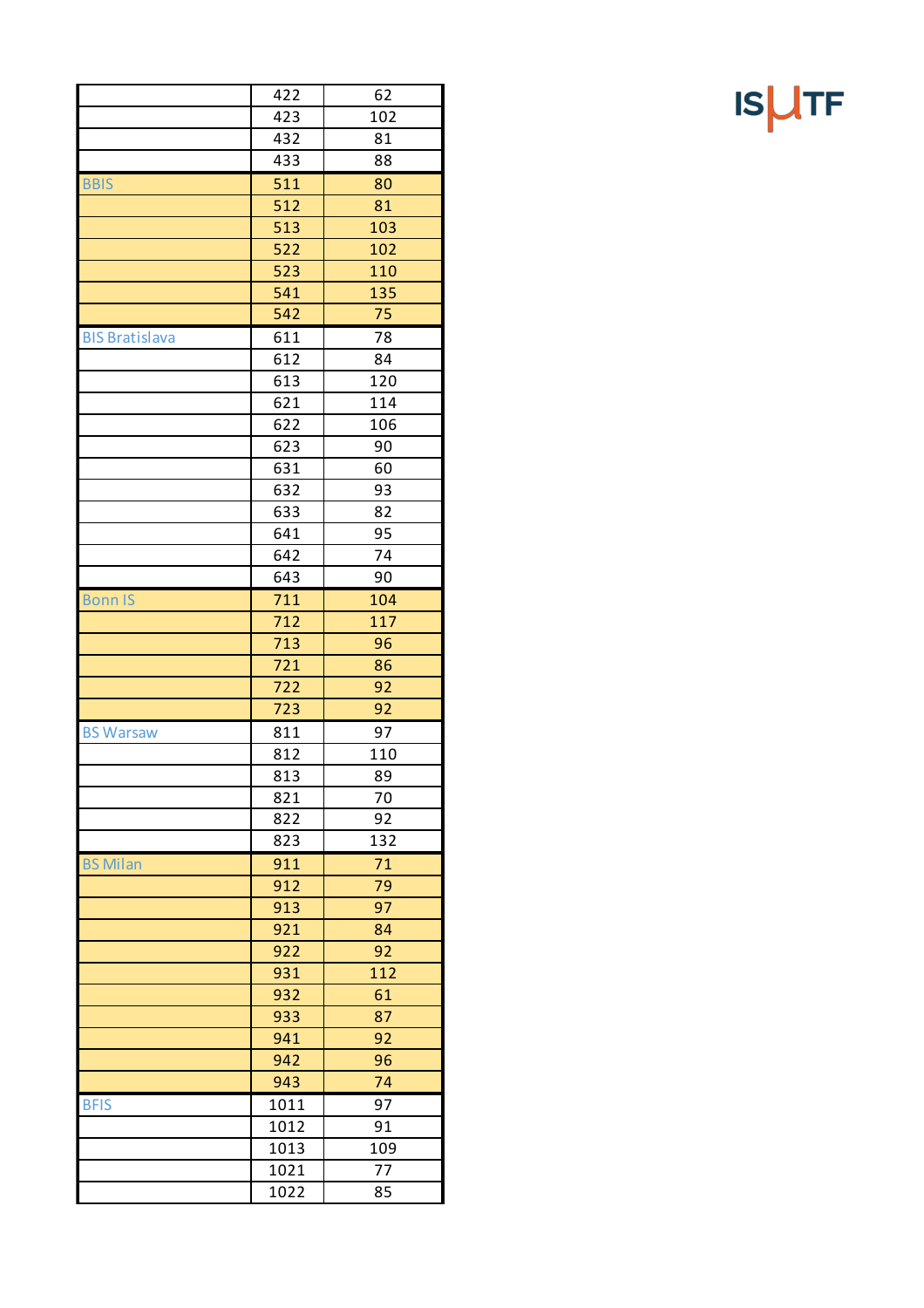|                      | 1023 | 99  |
|----------------------|------|-----|
| <b>CDL</b>           | 1111 | 63  |
|                      | 1112 | 118 |
|                      | 1113 | 121 |
|                      |      |     |
|                      | 1121 | 53  |
|                      | 1122 | 120 |
|                      | 1123 | 74  |
| <b>Dubai College</b> | 1222 | 103 |
|                      | 1223 | 119 |
|                      | 1231 | 92  |
|                      | 1232 | 88  |
|                      | 1233 | 94  |
|                      | 1241 | 96  |
|                      | 1242 | 73  |
|                      | 1243 | 111 |
| <b>FIS</b>           | 1312 | 131 |
|                      | 1322 | 114 |
|                      | 1331 | 101 |
|                      | 1332 | 104 |
|                      | 1333 | 127 |
|                      | 1341 | 136 |
|                      | 1342 | 100 |
|                      | 1343 | 106 |
|                      | 1351 | 117 |
|                      | 1352 | 73  |
|                      | 1353 | 91  |
| <b>Heidelberg IS</b> | 1411 | 74  |
|                      | 1412 | 76  |
|                      | 1413 | 60  |
| <b>IS Amsterdam</b>  | 1511 | 104 |
|                      | 1512 | 128 |
|                      | 1513 | 121 |
|                      | 1521 | 112 |
|                      | 1522 | 93  |
|                      | 1523 | 115 |
|                      | 1532 | 132 |
|                      | 1533 | 118 |
| <b>IS Basel</b>      | 1613 | 108 |
|                      | 1621 | 129 |
|                      | 1623 | 84  |
|                      | 1631 | 99  |
|                      | 1632 | 92  |
|                      | 1633 | 90  |
| <b>IS Brussels</b>   | 1721 | 103 |
|                      | 1722 | 76  |
|                      | 1731 | 89  |
|                      |      |     |
|                      | 1732 | 114 |
|                      | 1733 | 120 |
|                      | 1741 | 77  |
|                      | 1742 | 117 |
| <b>IS Dusseldorf</b> | 1811 | 91  |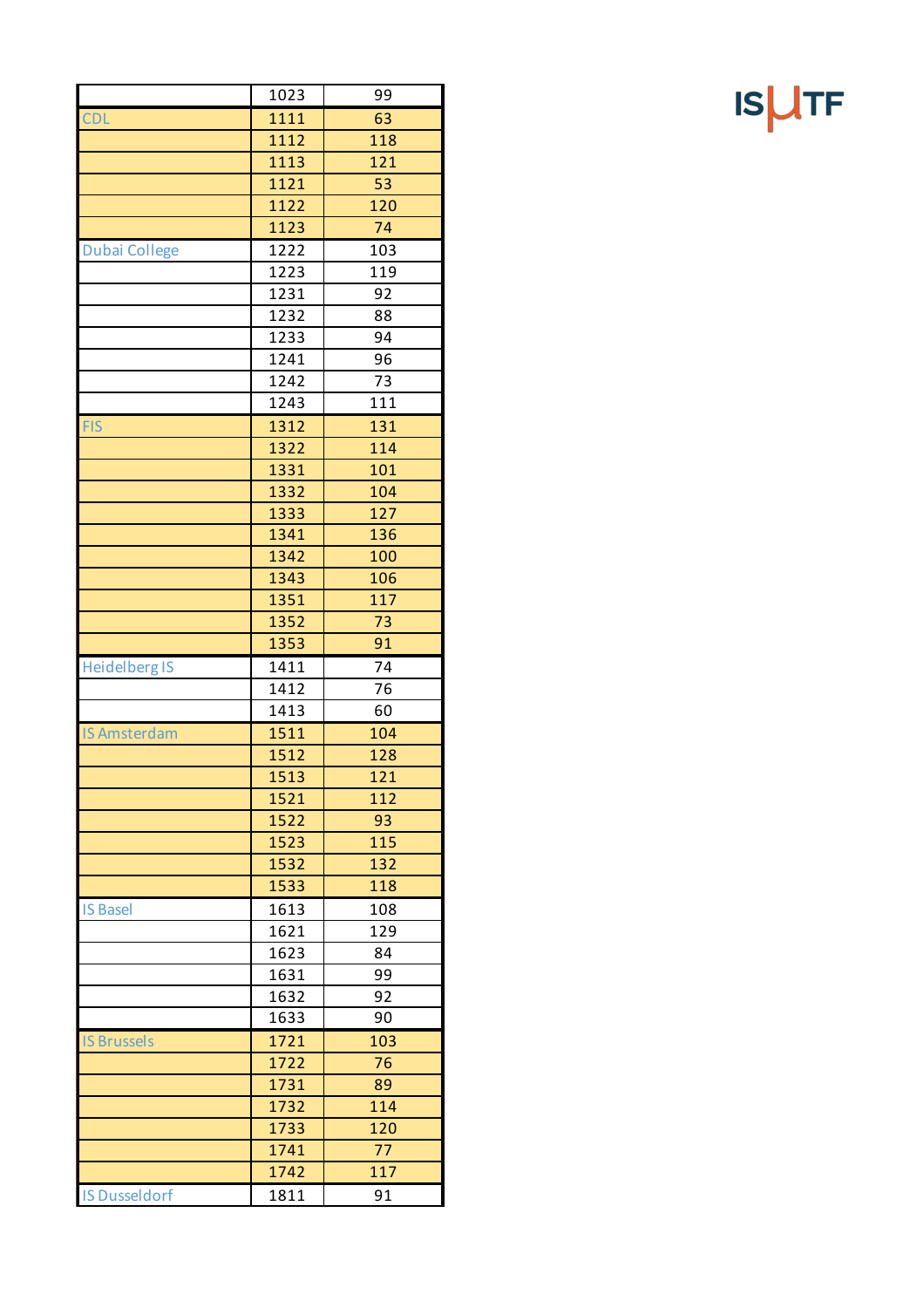|                           | 1812 | 82  |
|---------------------------|------|-----|
|                           | 1813 | 123 |
|                           | 1821 | 82  |
|                           | 1822 | 93  |
|                           | 1823 | 102 |
| <b>IS Hague</b>           | 1911 | 104 |
|                           | 1912 | 65  |
| <b>IS Hellerup</b>        | 2011 | 91  |
|                           | 2012 | 83  |
| <b>IS Lausanne</b>        | 2111 | 104 |
|                           | 2112 | 90  |
|                           | 2113 | 83  |
|                           | 2121 | 91  |
|                           | 2132 | 108 |
|                           | 2133 | 104 |
|                           | 2141 | 89  |
|                           | 2142 | 48  |
|                           | 2143 | 102 |
| <b>IS Luxembourg</b>      | 2211 | 133 |
|                           | 2212 | 91  |
|                           |      |     |
| <b>IS Lyon</b>            | 2311 | 107 |
|                           | 2312 | 86  |
|                           | 2313 | 70  |
| <b>Lyceum Alpium Zuoz</b> | 2411 | 90  |
|                           | 2412 | 107 |
|                           | 2413 | 123 |
|                           | 2421 | 102 |
|                           | 2422 | 88  |
|                           | 2423 | 77  |
| <b>Marymount London</b>   | 2511 | 106 |
|                           | 2512 | 70  |
|                           | 2513 | 80  |
|                           | 2521 | 85  |
|                           | 2522 | 92  |
|                           | 2523 | 79  |
|                           | 2531 | 76  |
|                           | 2532 | 58  |
|                           | 2533 | 80  |
|                           | 2541 | 68  |
|                           | 2542 | 75  |
|                           | 2543 | 81  |
| <b>Marymount Rome</b>     | 2611 | 112 |
|                           | 2621 | 96  |
| <b>MIS</b>                | 2712 | 115 |
|                           | 2713 | 65  |
|                           | 2721 | 77  |
|                           | 2722 | 115 |
|                           | 2723 | 111 |
|                           | 2731 | 113 |
|                           | 2732 | 102 |
|                           | 2733 | 81  |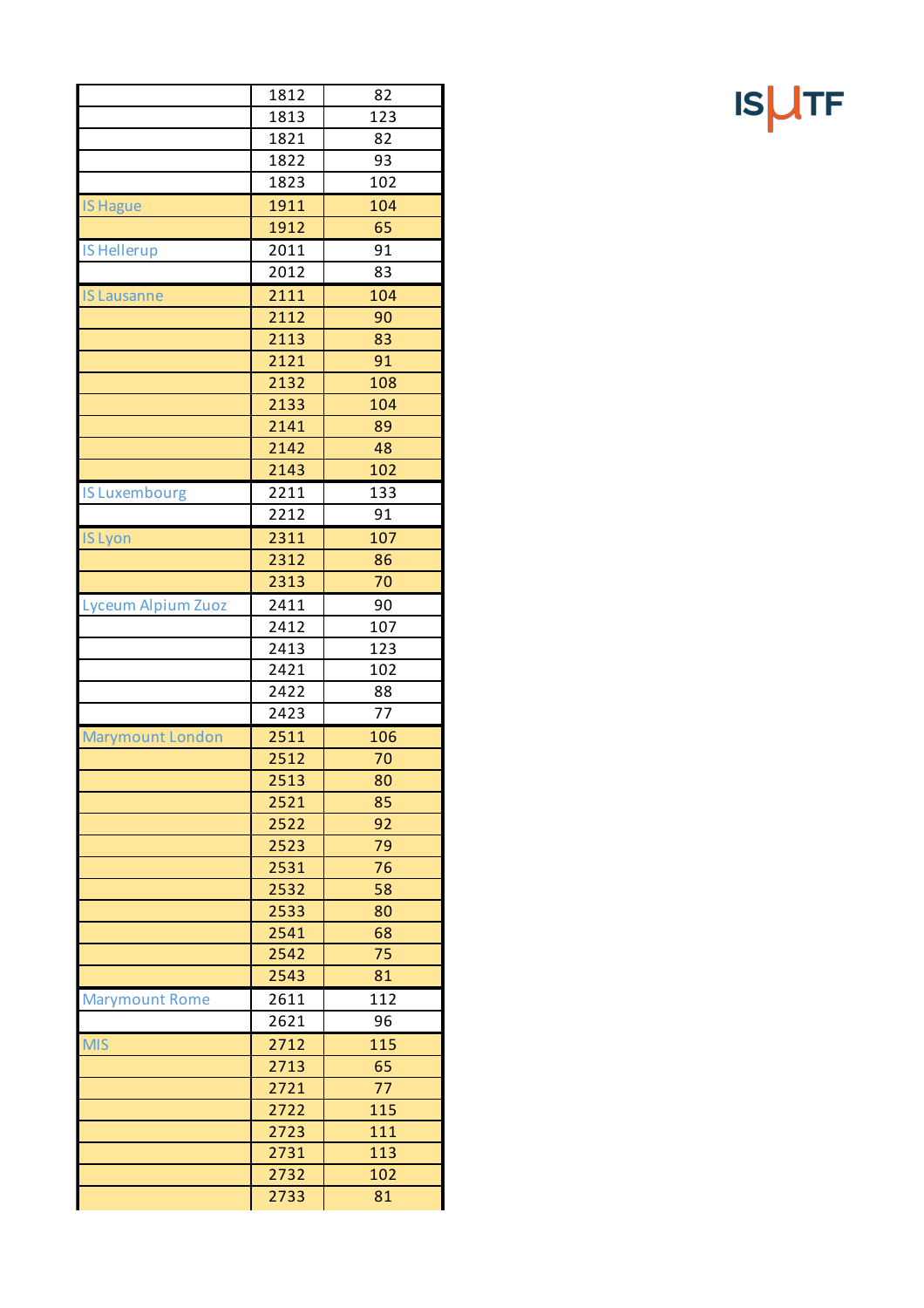| <b>Opporto BS</b>  | 2811 | 110 |
|--------------------|------|-----|
|                    | 2812 | 93  |
|                    | 2813 | 100 |
| St. Gerge's Rome   | 2911 | 119 |
|                    | 2912 | 84  |
|                    | 2913 | 95  |
|                    | 2921 | 112 |
|                    | 2922 | 79  |
|                    | 2923 | 89  |
| <b>Tashkent IS</b> | 3111 | 129 |
|                    | 3112 | 121 |
| <b>VIS</b>         | 3212 | 91  |
|                    | 3213 | 131 |